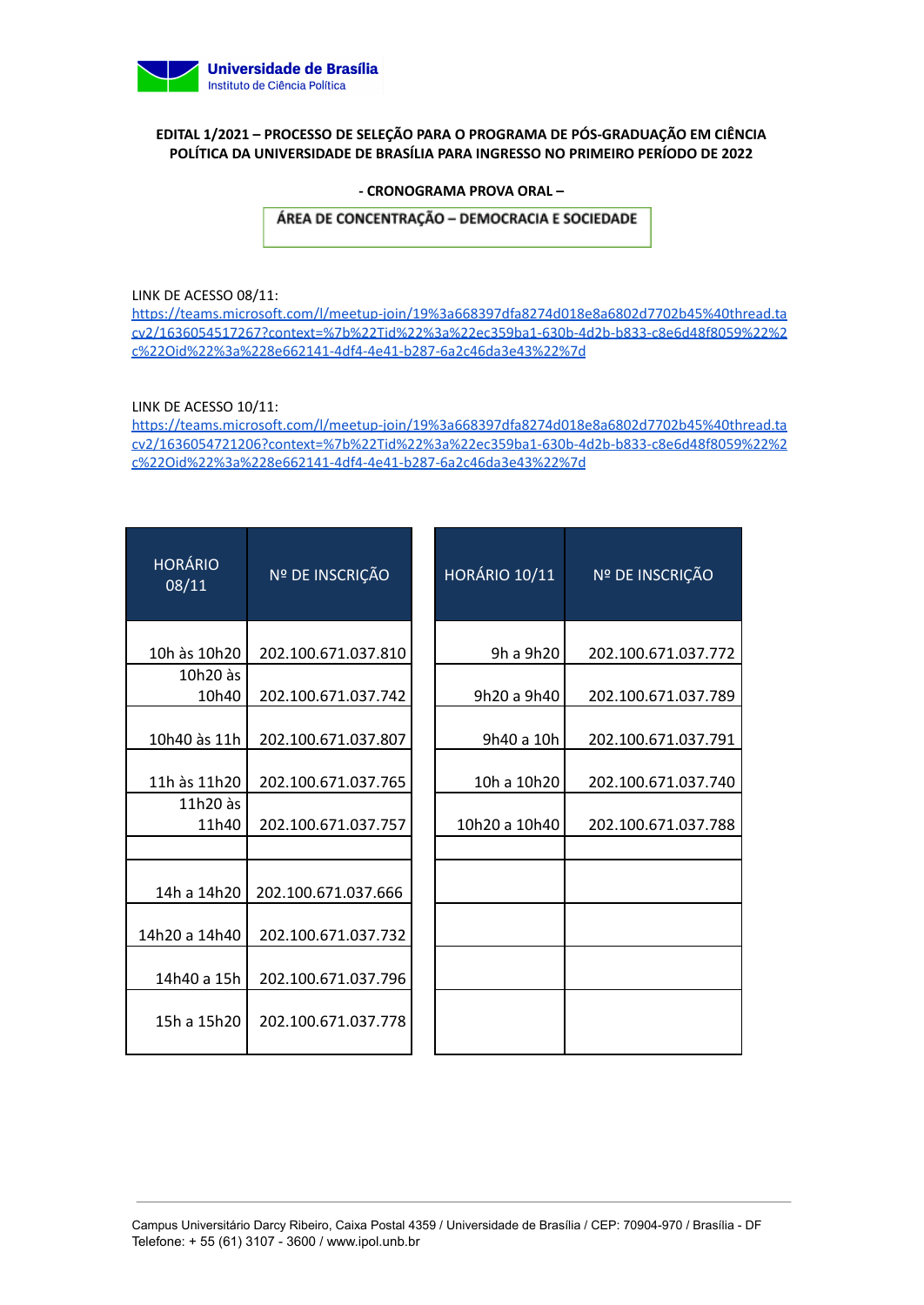

# ÁREA DE CONCENTRAÇÃO - DEMOCRACIA E SOCIEDADE

LINK DE ACESSO 11/11:

[https://teams.microsoft.com/l/meetup-join/19%3a668397dfa8274d018e8a6802d7702b45%40thread.ta](https://teams.microsoft.com/l/meetup-join/19%3a668397dfa8274d018e8a6802d7702b45%40thread.tacv2/1636054779642?context=%7b%22Tid%22%3a%22ec359ba1-630b-4d2b-b833-c8e6d48f8059%22%2c%22Oid%22%3a%228e662141-4df4-4e41-b287-6a2c46da3e43%22%7d) [cv2/1636054779642?context=%7b%22Tid%22%3a%22ec359ba1-630b-4d2b-b833-c8e6d48f8059%22%2](https://teams.microsoft.com/l/meetup-join/19%3a668397dfa8274d018e8a6802d7702b45%40thread.tacv2/1636054779642?context=%7b%22Tid%22%3a%22ec359ba1-630b-4d2b-b833-c8e6d48f8059%22%2c%22Oid%22%3a%228e662141-4df4-4e41-b287-6a2c46da3e43%22%7d) [c%22Oid%22%3a%228e662141-4df4-4e41-b287-6a2c46da3e43%22%7d](https://teams.microsoft.com/l/meetup-join/19%3a668397dfa8274d018e8a6802d7702b45%40thread.tacv2/1636054779642?context=%7b%22Tid%22%3a%22ec359ba1-630b-4d2b-b833-c8e6d48f8059%22%2c%22Oid%22%3a%228e662141-4df4-4e41-b287-6a2c46da3e43%22%7d)

| <b>HORÁRIO 11/11</b> | Nº DE INSCRIÇÃO     |
|----------------------|---------------------|
| 10h a 10h20          | 202.100.671.037.805 |
| 10h20 a 10h40        | 202.100.671.037.727 |
| 10h40 a 11h          | 202.100.671.037.794 |
|                      |                     |
| 14h20 a 14h40        | 202.100.671.037.802 |
| 14h40 a 15h          | 202.100.671.037.812 |
| 15h a 15h20          | 202.100.671.037.756 |
|                      |                     |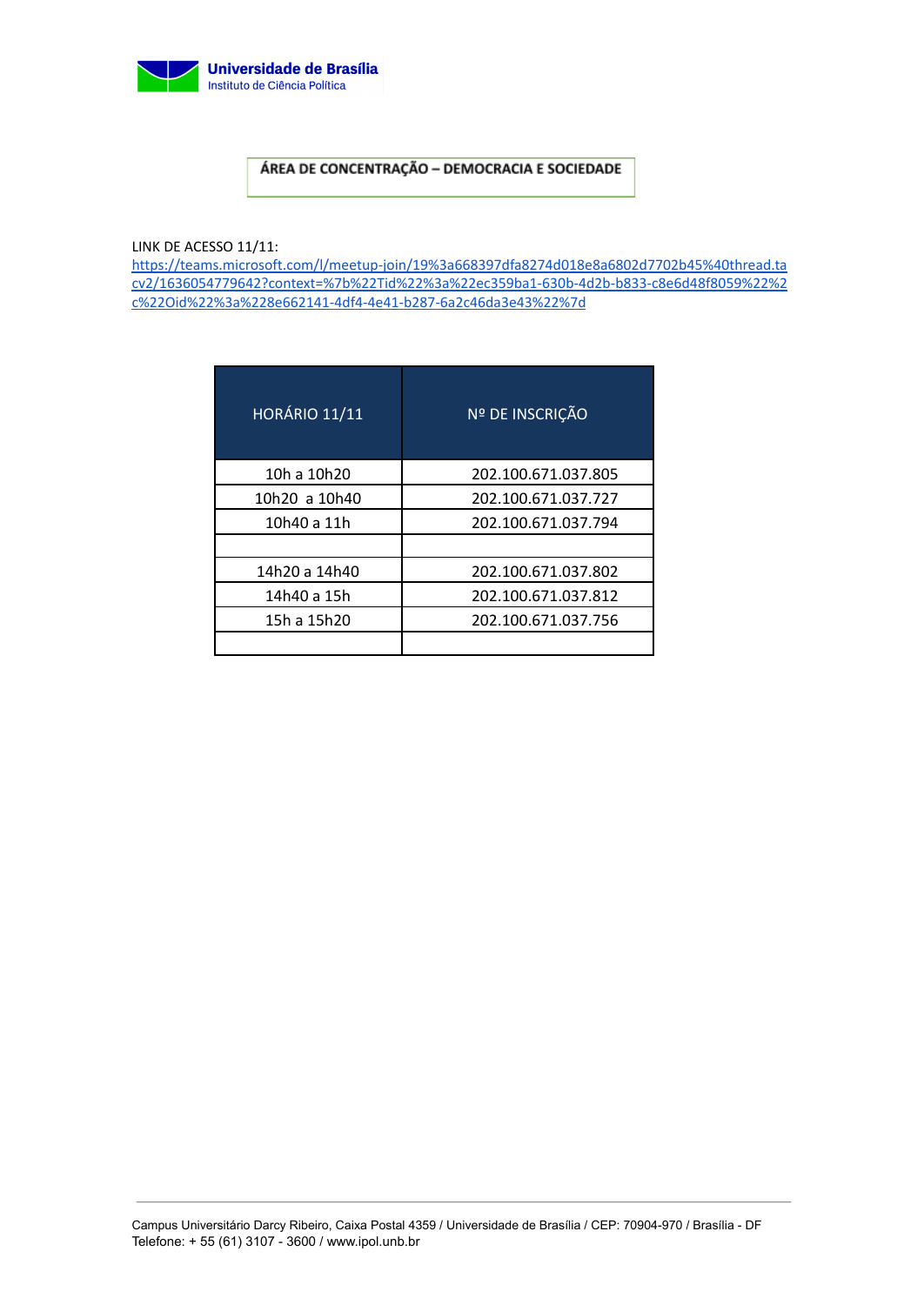

### **EDITAL 1/2021 – PROCESSO DE SELEÇÃO PARA O PROGRAMA DE PÓS-GRADUAÇÃO EM CIÊNCIA POLÍTICA DA UNIVERSIDADE DE BRASÍLIA PARA INGRESSO NO PRIMEIRO PERÍODO DE 2022**

**- CRONOGRAMA PROVA ORAL –**

## ÁREA DE CONCENTRAÇÃO - POLÍTICA E INSTITUIÇÕES

LINK DE ACESSO 08/11:

[https://teams.microsoft.com/l/meetup-join/19%3a18409a437ed64c7c8e4c78a2f88a31b3%40thread.tac](https://teams.microsoft.com/l/meetup-join/19%3a18409a437ed64c7c8e4c78a2f88a31b3%40thread.tacv2/1636056155217?context=%7b%22Tid%22%3a%22ec359ba1-630b-4d2b-b833-c8e6d48f8059%22%2c%22Oid%22%3a%228e662141-4df4-4e41-b287-6a2c46da3e43%22%7d) [v2/1636056155217?context=%7b%22Tid%22%3a%22ec359ba1-630b-4d2b-b833-c8e6d48f8059%22%2c](https://teams.microsoft.com/l/meetup-join/19%3a18409a437ed64c7c8e4c78a2f88a31b3%40thread.tacv2/1636056155217?context=%7b%22Tid%22%3a%22ec359ba1-630b-4d2b-b833-c8e6d48f8059%22%2c%22Oid%22%3a%228e662141-4df4-4e41-b287-6a2c46da3e43%22%7d) [%22Oid%22%3a%228e662141-4df4-4e41-b287-6a2c46da3e43%22%7d](https://teams.microsoft.com/l/meetup-join/19%3a18409a437ed64c7c8e4c78a2f88a31b3%40thread.tacv2/1636056155217?context=%7b%22Tid%22%3a%22ec359ba1-630b-4d2b-b833-c8e6d48f8059%22%2c%22Oid%22%3a%228e662141-4df4-4e41-b287-6a2c46da3e43%22%7d)

| <b>HORÁRIO</b><br>08/11 | Nº DE INSCRIÇÃO     |
|-------------------------|---------------------|
| 9h a 9h20               | 202.100.671.037.797 |
| 9h20 a 9h40             | 202.100.671.037.745 |
| 9h40 a 10h              | 202.100.671.037.700 |
| 10h a 10h20             | 202.100.671.037.619 |
| 14h20 a 14h40           | 202.100.671.037.595 |
| 14h40 a 15h             | 202.100.671.037.743 |
| 15h a 15h20             | 202.100.671.037.682 |